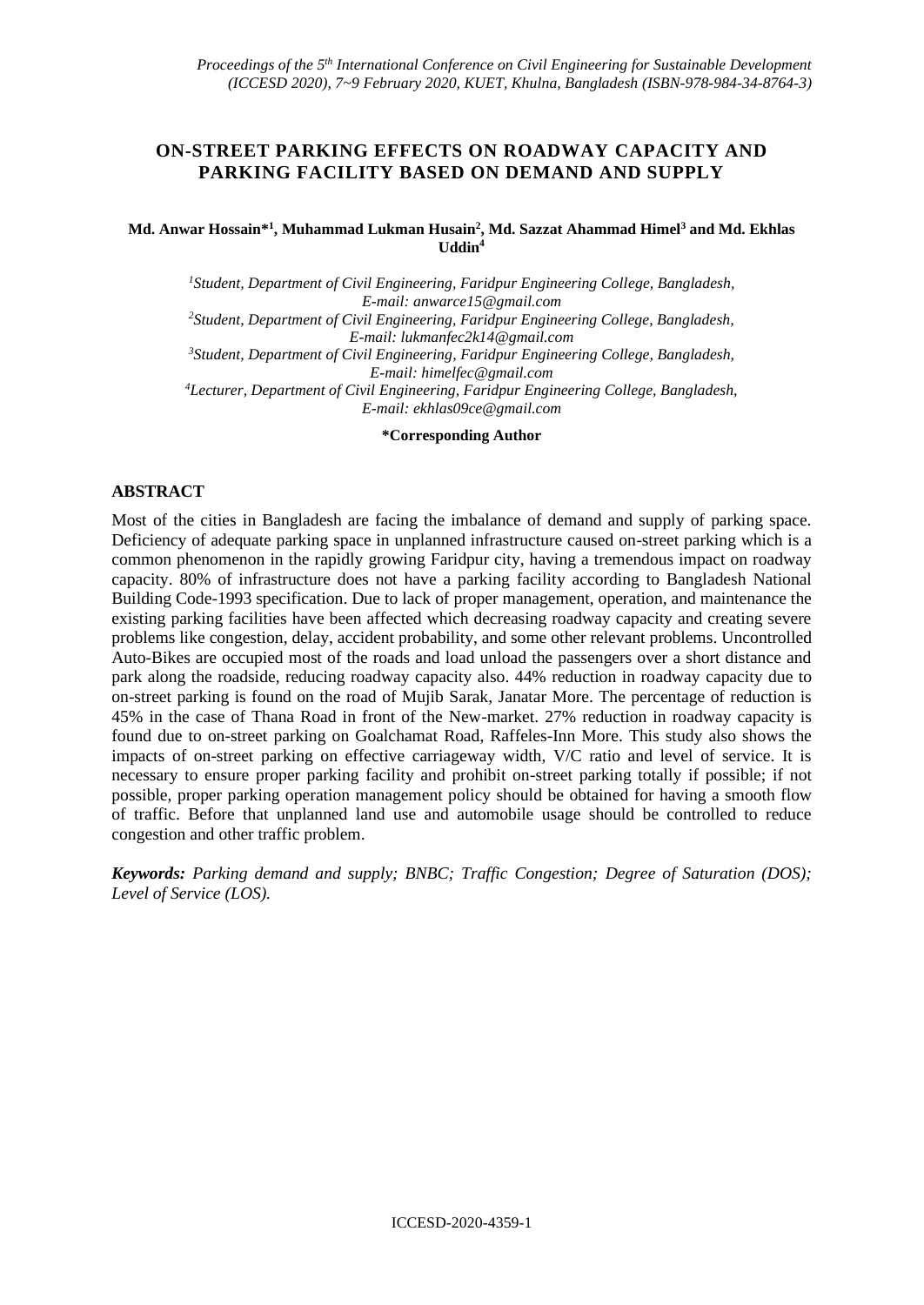### **1. INTRODUCTION**

The population growth in metropolitan cities of any country has resulted in an increase in travel demand. In the 21st century, due to the increase in population, income and improved quality of life, the propensity to own private vehicles is increased. Thus, travelers particularly in metropolitan cities preferred the private car as their favourite mode of transportation, which generated huge parking demand. Almost all Metropolitan cities are experiencing parking problems. The parking problem reduces the flow speed and creates congestion on the street, particularly in the CBD. The problem is more serious in the case of on-street parking (Debasish, 2016).

Parking is an essential component of the transportation system. The growing population of Bangladesh has created many problems, one of the challenging ones being car parking of the commercial areas which we confront almost every day. Parking is one of the major problems that is created by increasing road track and other vehicles. The availability of less space in urban areas has increased the demand for parking space especially in areas like the Central business district. The parking index of the building is an important basis for the construction of the city's parking facilities (Sudipta, 2014).

It is a basic type of requirement for any type of development. The areas with the development of shopping centers, hospitals, and other commercial buildings attract a lot of trips as well as increase the demand for parking. Due to the lack of adequate parking facilities, unauthorized on-street parking is practiced which affects the roadway capacity greatly and creates some relevant problems (Suthanaya, 2017).

#### **1.1 Objective:**

The objectives of the present study are the followings:

- To gather information about the parking capacity of selected shopping centers and hospitals to compare with the requirements as per BNBC.
- To gather geometric data to compare the capacity calculated from geometry with and without on-street parking.
- To compare the level of service (LOS) and operating speed with and without on-street parking.

#### **1.2 Scope and Limitation**

The scope of this study was limited to some selected hospitals, shopping centers, and roads and others were not included in this study. Furthermore, the analysis was a segmented study rather than an area-wide or regional study. Hence, it focused mainly on the on-street parking of those places and roadway capacity and the relative effect on operating speed was not discussed as it needs a wider and comprehensive exploration.

# **2. LITERATURE REVIEW**

Parking denotes the basic requirement in a transportation system. But more often its impact on the efficiency of traffic movement evades our contemplation. This is because our perception of transportation is limited to the notion of movement whereas parking involves the condition when the vehicles are stationary. It has become a crucial issue in managing the transportation system since it affects the overall accessibility of a city (Litman, 2012).

# **2.1 Types of Parking**

Parking facilities can be classified into 2 categories:

- 1. On-street parking
- 2. Off-street parking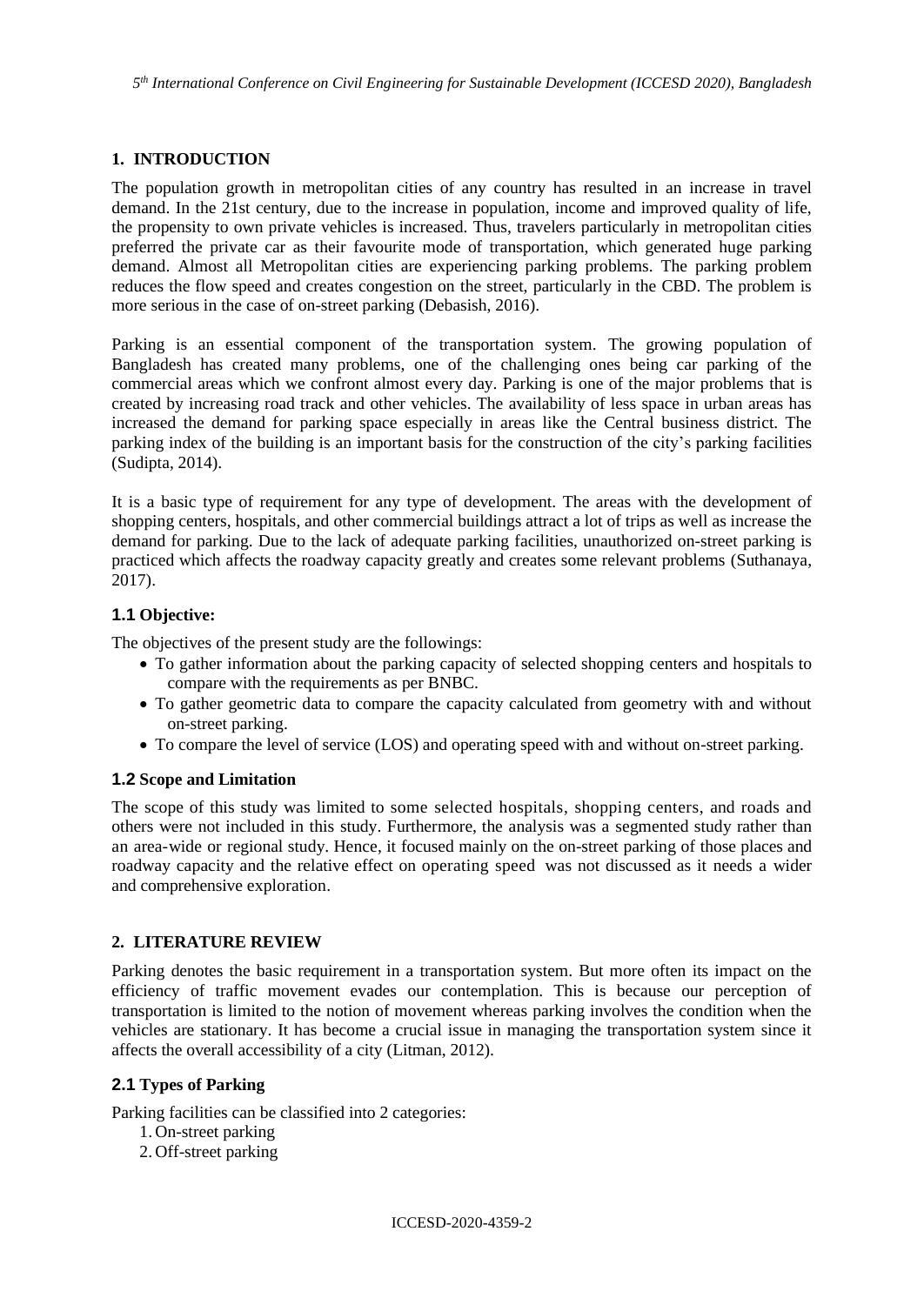**On-street parking**: This is also known by name curb parking. In this system, vehicles are parked along the curb, designed for this purpose. Since car parking may lead to traffic congestion and may also be the possible cause of several accidents they should be designed for adequate capacity while planning is being done for new townships.

Parking may be done parallel to the curb or at an angle with the curb named ad parallel parking and angle parking. Angle parking is done at  $30^0$ ,  $45^0$ ,  $60^0$  and  $90^0$  with the curb.

**Off-street parking**: When parking places are provided away from the road curb, it is known as offstreet parking. This system of parking in most desirable as it does not harm the capacity of the road (Gurcharan, 2004).

#### **2.2 Parking Demand**

The parking demand may be evaluated by different methods.

- a. By counting the number of vehicles parked in the area under study during different periods of the day. By noting the registration number of each parked vehicle at 30 minute or one-hour interval, it is possible to estimate the duration of parking of each vehicle at the parking area. This method is useful when the parking demand is less than the area available.
- b. Another method is to interview the drivers of the parked vehicles and other vehicle owners of the area. This method is useful when the demand is higher than the available area in the study locality.
- c. By doing the cordon counts of the selected area and the recording accumulation of vehicles during peak hours by subtracting the outgoing vehicles from the incoming vehicles (B. L Gupta, 2003).

### **2.3 Level of Service by V/C ratio**

Passenger Car Equivalent (PCE) or Passenger Car Unit (PCU) is a method of expressing various types of vehicles having different characteristics in a common equivalent unit which takes into account the spatial differences between vehicles (Kadiyali, 2006).

In recent years, the level of service is become more familiar to represent the speed characteristics of the highway. Level of service (LOS) is a quality measure describing operational conditions within a traffic stream, generally in terms of such service measures as speed and travel time, freedom to maneuver, traffic interruptions, and comfort and convenience (Transportation Research Board, 2016). Six LOS (A–F) are defined according to the volume and speed of vehicles-

| <b>Volume to Capacity Ratio</b> | <b>Level of Service</b> |
|---------------------------------|-------------------------|
| $\leq 0.6$                      | A                       |
| $\leq=0.7$                      | в                       |
| $\leq=0.8$                      | C                       |
| $\leq 0.9$                      |                         |
| $\leq$ =1                       | E                       |
| $\geq 1$                        | F                       |

|  |  | Table 1: Level of service |
|--|--|---------------------------|
|--|--|---------------------------|

Source: (Kadiyali, 2006)

#### **3. METHODOLOGY**

To fulfill the objectives the study is conducted in different steps. First of all, data on parking supply facility and parked vehicles were collected from selected shopping centers and hospitals of Faridpur city. They are Newmarket, Diabetic Association Hospital, Lab Aid Hospital PVT. Ltd., Arogya Sodon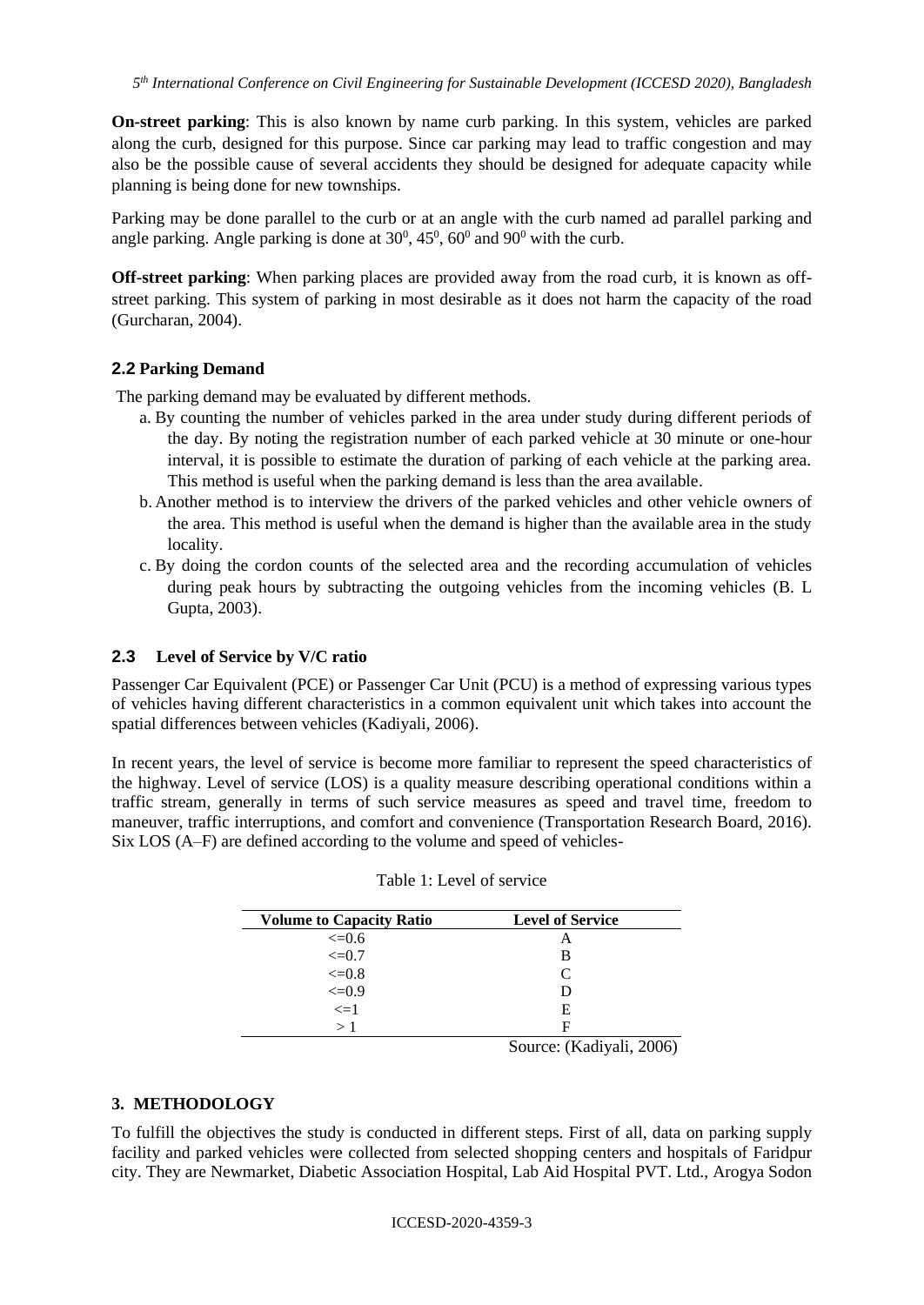Hospital, Shamorita Hospital. Hourly parking demand data was collected from the field survey at Lab Aid Hospital PVT. Ltd., Arogya Sodon Hospital and Shamorita Hospital on Mujib Sarak. The geometric survey was conducted ion Mujib Sarak in front of Arogya Sodon Hospital, in front of Newmarket Thana road and Masjid Bari Sarak in front of Diabetic Hospital. Geometric data was collected using measuring tape from selected roads. Traffic volume was collected manually from those roads. The parking space facility survey data was collected by negotiating with selected building authorities and parking demand was calculated manually.

# **3.1 Description of study location**

Our study was conducted in several selected places. For comparing with the BNBC requirement of parking facility we have selected three different hospitals in Faridpur city and Newmarket placed at the center of Faridpur. The hospitals are Dibatic Association Hospital, Lab Aid Hospital PVT. Ltd., Arogya Sodon Hospital, Shamorita Hospital. And the selected roads for analyzing roadway capacity are Mujib Sarak, Thana Road and Goalchamat Road.



Figure 1: Diabetic Association Medical College Hospital (Google, 2019)

Figure 2: Shamorita General Hospital and Arogya Sodon Private Hospital (Google, 2019)



Figure 3: Faridpur Newmarket (Google, 2019)

#### **3.2 Data Collection**

To accomplish the objectives of this research several types of quantitative data such as traffic flow or volume data, vehicle occupancy data, travel time data, on-street parking data, road users ' congestion perception data, causes of traffic congestion and parking demand and supply data were required. But for this research, only traffic volume data, geometric data, parking demand, and supply data at selected places and on-street parking data were collected.

#### **3.2.1 Traffic volume data**

Traffic volume is very important to determine and understand the flow pattern in the facility, to determine the peak flow rates and peak periods, to assess the relationship between traffic volume and congestion. Furthermore, it is extremely required to analyze the level of service.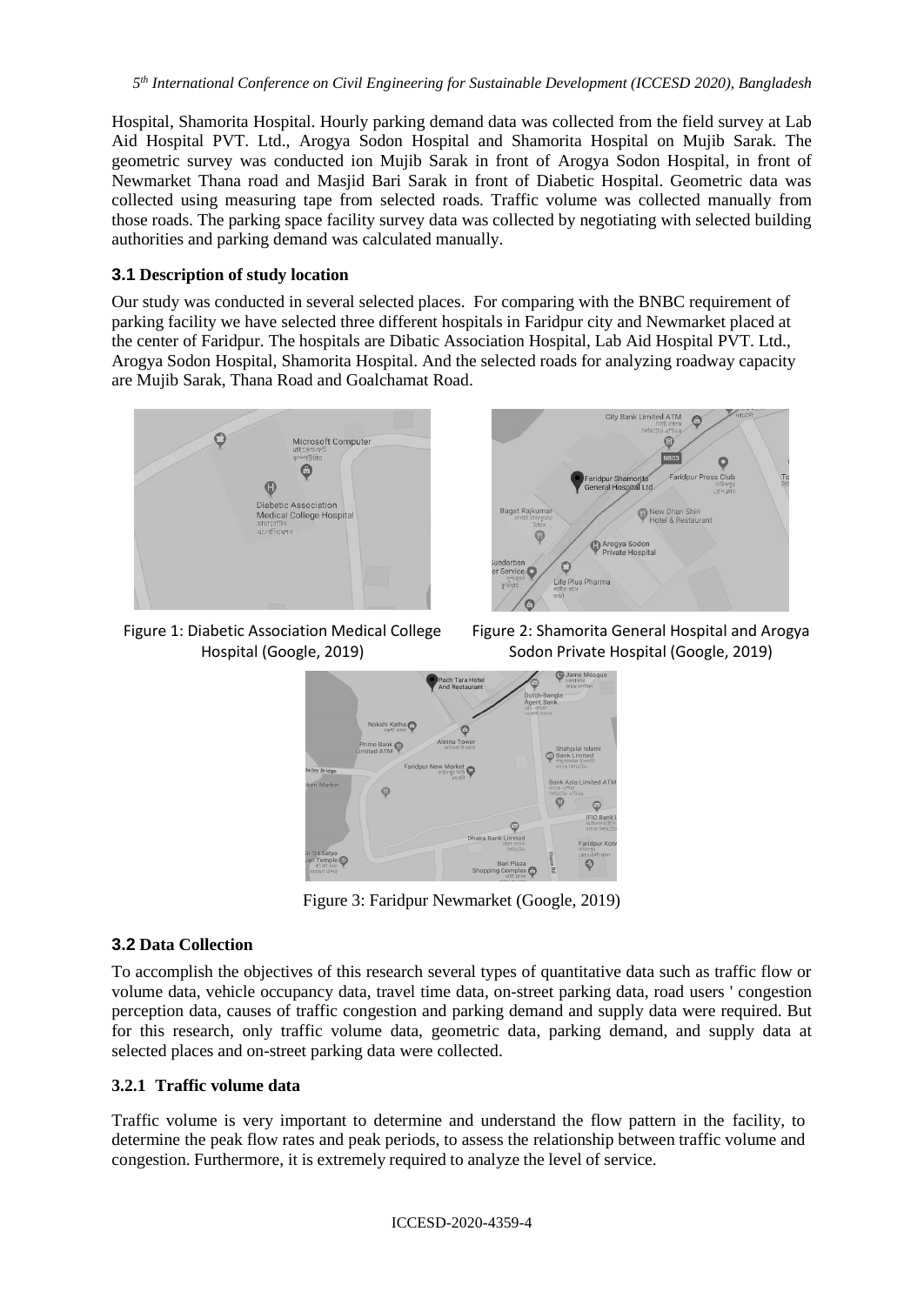The traffic volume count was collected for a period of 8 hours (9:00 am 5:00 pm) on the study day.

Heavy Vehicles: Bus, Trucks

Light Vehicles: Cars, Pickup, Mahindra, Easy Bike, Rickshaw*,* Bi-cycle, Van, etc.

The traffic volume in the passenger car unit and the movement of traffic on each road are also essential for the analysis. The passenger car equivalent factors are used to convert the number of vehicles in the passenger car unit. The PCU values given in the geometric design of Highways (MoC, 2010) are given in Table 2.

| <b>Categories</b>         | <b>PCU</b> |
|---------------------------|------------|
| Passenger Car             | 1.00       |
| Light Good Vehicle        | 1.00       |
| <b>Bus</b>                | 3.00       |
| Truck                     | 3.00       |
| Auto Rickshaw/ Motorcycle | 0.75       |
| Rickshaw/Van              | 2.00       |
| Bycycle                   | 0.50       |

Table 2: PCU of Different Types of Vehicles in Bangladesh." (MoC, 2010)

#### **3.2.2 Service Volume**

Design service volume is defined as the maximum hourly volume at which vehicles can reasonably be expected to traverse a point or uniform section of a lane or roadway during a given time period under the prevailing roadway, traffic and control conditions while maintaining a designated level of service.

Design service volumes for different categories of urban roads corresponding to above-referred conditions are given in Table 3.

| S.No         | Type of carriageway        | Total design service volume for different categories of urban<br>roads |              |                  |  |
|--------------|----------------------------|------------------------------------------------------------------------|--------------|------------------|--|
|              |                            | <b>Arterial</b>                                                        | Sub-arterial | <b>Collector</b> |  |
| 1            | 2-Lane (One way)           | 2400                                                                   | 1900         | 1400             |  |
| $\mathbf{2}$ | 2-Lane (Two way)           | 1500                                                                   | 1200         | 900              |  |
| 3            | 3-lane (One way)           | 3600                                                                   | 2900         | 2200             |  |
| 4            | 4-Lane Undivided (Two-way) | 3000                                                                   | 2400         | 1800             |  |
| 5            | 4-Lane Divided (Two way)   | 3600                                                                   | 2900         |                  |  |
| 6            | 6-Lane Undivided (Two-way) | 4800                                                                   | 3800         |                  |  |
| 7            | 6-Lane divided (Two way)   | 5400                                                                   | 4300         |                  |  |
| 8            | 8-Lane divided (Two way)   | 7200                                                                   |              |                  |  |

Table 3: Recommended design service volumes (PCU per Hour).

Source: IRC 1990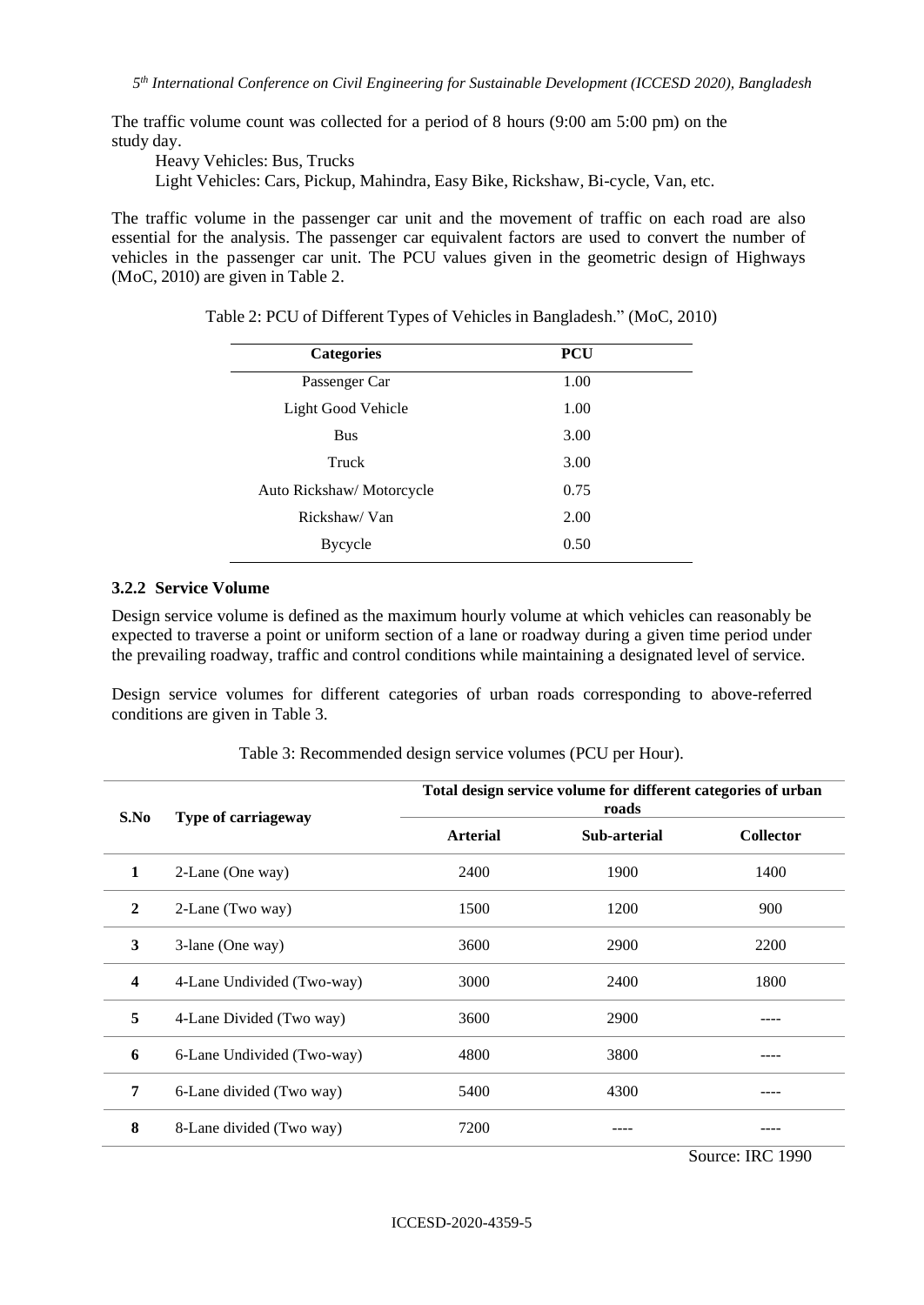# **3.2.3 Geometric data**

The width of the roads for capacity reduction calculation was collected by tape measurement. The parking space of selected hospitals and shopping malls is collected by negotiating with the building authority from an architectural plan and on field observation.

### **3.2.4 Parking data**

The parking supply survey was conducted by counting the allotted parking space for the vehicles in the selected shopping mall and hospitals. And parking demand was measured by doing the cordon counts of the selected area and according to the accumulation of vehicles during the parked hours by subtracting the outgoing vehicles from the incoming vehicles

## **4. RESULT AND ILLUSTRATIONS**

Due to the lack of adequate parking space, scattered on-street parking occurred, reducing the roadway capacity. This is a common scenario in Faridpur city and it is increasing day by day.

## **4.1 Comparison of parking supply and demand**

According to BNBC-1993, space should be allotted for 1 car for every 200  $m<sup>2</sup>$  for business purposes and 1 car for every 300 m<sup>2</sup> for health care purposes. A 23 m<sup>2</sup> parking space is required for 1 car. But 80% of the selected organization has not followed this standard.



Figure 4: Comparison of parking supply and demand (as per BNBC)

Figure 4 shows the deficiencies of the parking supply of the selected shopping center and hospitals in Faridpur city. Even some organizations do not have a parking supply facility which is a common phenomenon in Faridpur. Besides this, space for loading-unloading purposes is not provided by the organizations except Diabetic Association Medical College Hospital. And most of the organizations are located onshore of busy roads. Due to on-street parking and loading-unloading activities on the busy roads, roadway capacity decreases greatly and creates a lot of congestion, accident potentialities hindrance movements of pedestrians and traffic.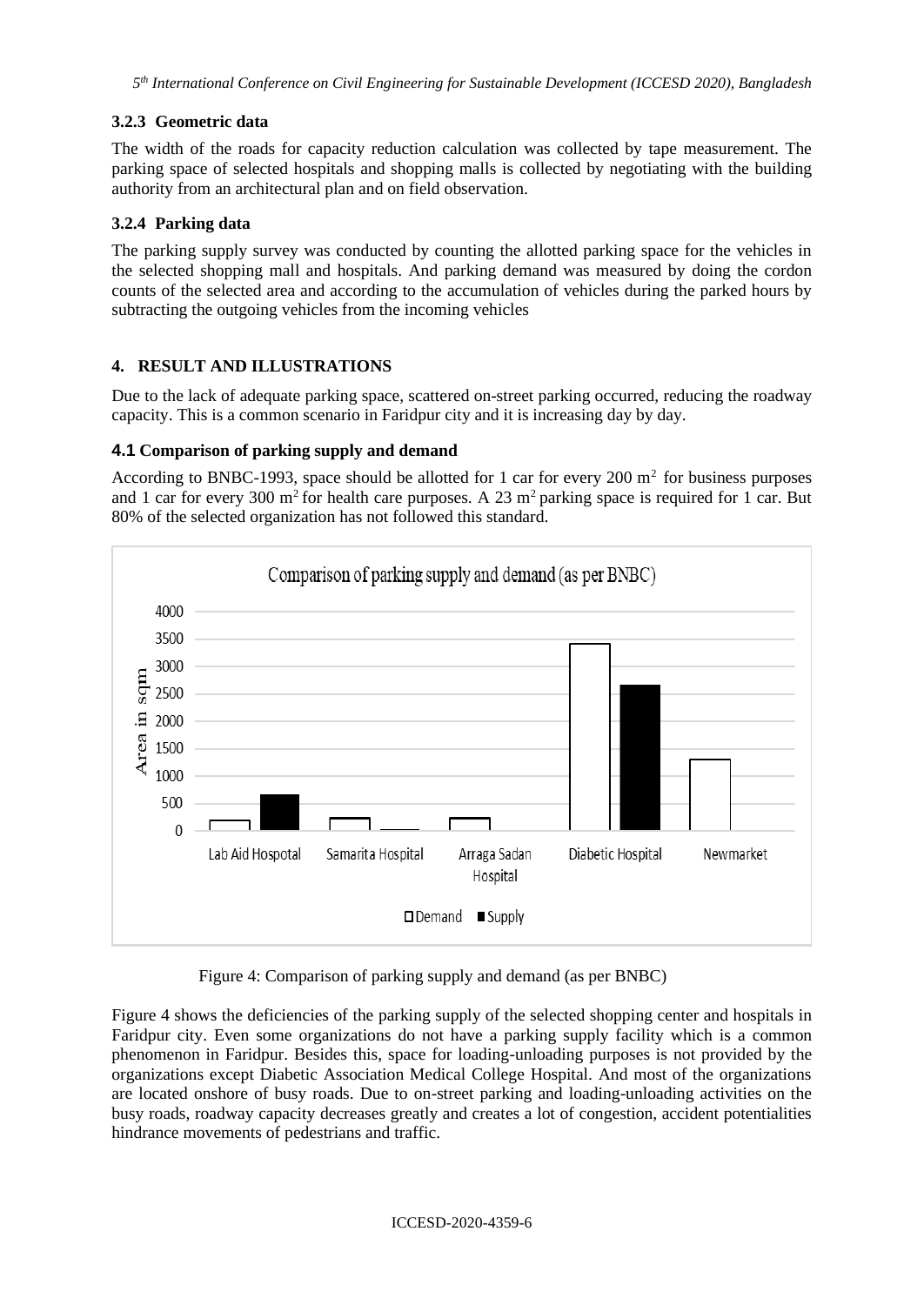#### **4.1.1 Hourly parking Demand**

Figure 5, 6 and 7 represents the hourly parking demand and Supply of Newmarket, Mujib Sarak and Goalchamat Roads balance respectively. There is no parking supply facility among those selected roads. At Newmarket road, it is shown that the maximum number of the vehicle was parked at 11 pm to 12 pm. In Mujib Sarak maximum parked vehicle was found at 10 am and at Goalchamat Road it was found 12 pm.





pm pm



Figure 7: Hourly parking demand (Goalchamat Road, Raffeles-Inn More )

#### **4.2 Calculation of capacity reduction**

Due to the on-street parking in one row and sometimes more than one row on the roads of Mujib Sarak and Thana Road, the effective carriageway width is reduced greatly. Almost 45% of carriageway occupied by parking. On the other hand, in Goalchamat Road, the rate of roadway capacity reduction is low. This reduced roadway width is one of the major reasons of capacity loss and result congestion.

| Table 4: Effects of On-Street Parking on Capacity |  |  |
|---------------------------------------------------|--|--|
|                                                   |  |  |

| Road            | Effective carriageway width (ft) | Capacity<br>(PCU/hr) | Capacity<br>reduction $(\% )$ |
|-----------------|----------------------------------|----------------------|-------------------------------|
| Mujib Sarak     | 27(without parking)              | 2529                 | 44                            |
|                 | 15(with parking)                 | 1405                 |                               |
| Thana road      | 40(without parking)              | 1117                 |                               |
|                 | 22(with parking)                 | 614                  | 45                            |
| Goalchamot road | 30(without parking)              | 1796                 |                               |
|                 | 22(with parking)                 | 1317                 | 27                            |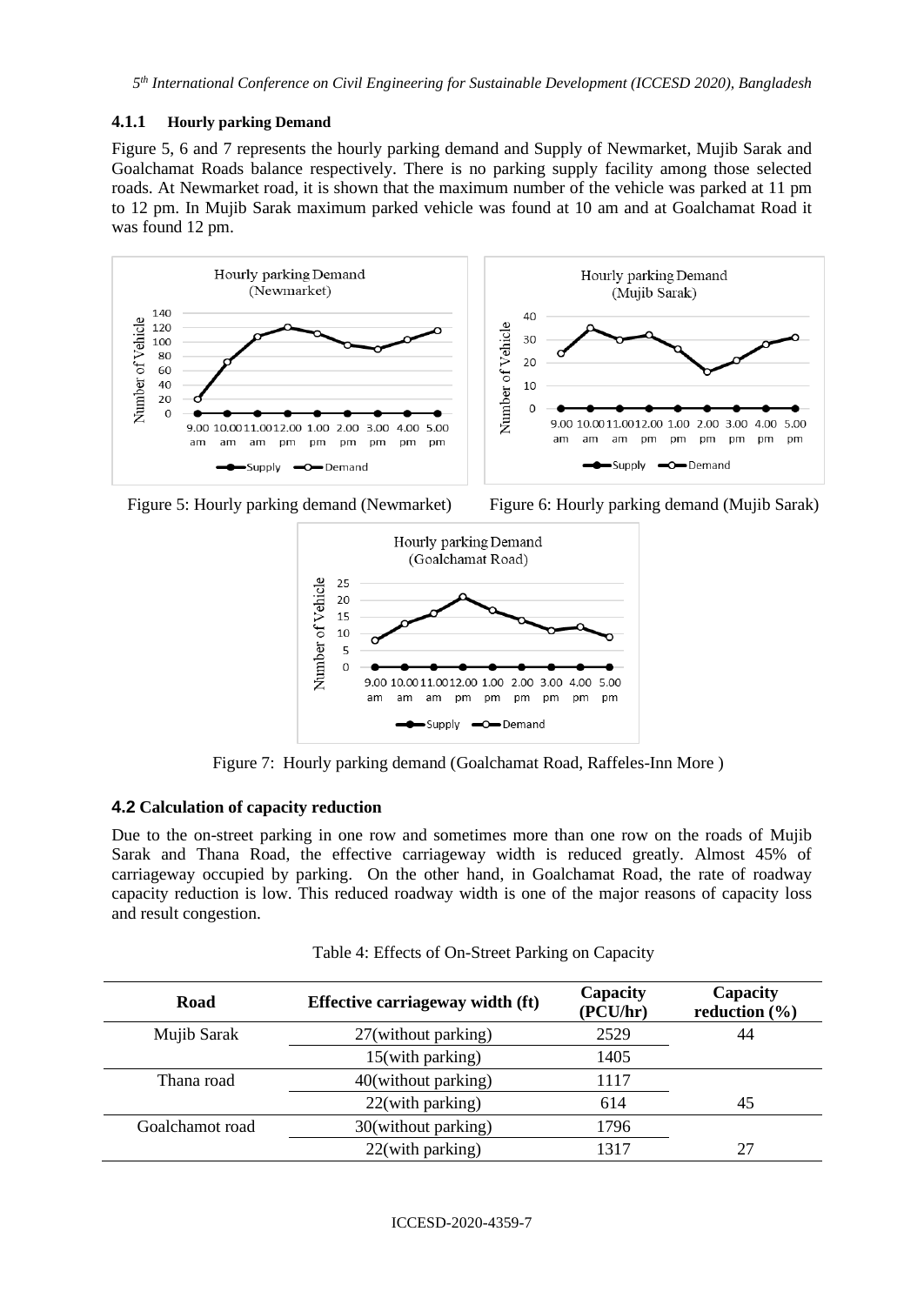# **4.3 Level of Service**

Level of Services is affected by capacity reduction where on-street parking reduces the effective roadway width, having a great impact on the capacity that we found in Mujib Sarak. The effect of unauthorized on-street parking on Level of Service is shown in table 5 below.

| Road               | <b>Effective</b><br>carriageway width<br>(ft) | Capacity<br>(PCU/hr) | <b>Service</b><br>volume<br>(PCU/hr) | Degree of<br>saturation<br>(Volume/Capacity) | Level<br>of<br><b>Service</b> |
|--------------------|-----------------------------------------------|----------------------|--------------------------------------|----------------------------------------------|-------------------------------|
| Mujib Sarak        | 27(without parking)                           | 2529                 | 1500                                 | 0.6                                          | A                             |
|                    | 15(with parking)                              | 1405                 | 1500                                 | 1.01                                         | $\mathbf F$                   |
| Thana road         | 40(without parking)                           | 1117                 | 1200                                 | 1.1                                          | F                             |
|                    | $22$ (with parking)                           | 614                  | 1200                                 | 1.95                                         | F                             |
| Goalchamot<br>road | 30(without parking)                           | 1796                 | 1500                                 | 0.84                                         | D                             |
|                    | 22(with parking)                              | 1317                 | 1500                                 | 1.14                                         | F                             |

Table 5: Effects of on-street parking Level of Service

The Level of Service of all roads was found F with on-street parking which is the indication of congestion.

### **5. CONCLUSIONS**

Due to the lack of adequate parking facility, parking regulatory system and parking charges unauthorized on-street parking is practiced which affects the roadway capacity greatly and creates some relevant problems.

- Most of the organization didn't follow the BNBC code, as a result, scattered on-street parking developed noticeably.
- Though there were no on-street parking facilities on selected places, the on-street parking occurred which reduce roadway width, as a result, the roadway capacity reduced in almost half.
- All roads are facing long-standing traffic congestion which is the worst condition according to Level of Service.

#### **ACKNOWLEDGMENTS**

First of all, thanks to Almighty Allah for His countless sympathy for the completion of this study work. We express our profound gratitude to our respected course teachers Dr. Md. Mizanur Rahman, Professor, Department of Civil Engineering, Faridpur Engineering College and Debobrata Paul Argha, lecturer, Department of Civil Engineering, Faridpur Engineering College, for cordial encouragement, inspiration and valuable suggestion over the research time in order to perform the research in the field of Transportation Engineering.

#### **REFERENCES**

B. L. Gupta, A. G. (2003). *Roads, Railways, Bridges, Tunnels and Harbour-Dock Engineering* (5th ed.). Dehli, India: STANDARD PUBLISHERS DISTRIBUTORS.

BNBC-1993 (Bangladesh National Building Code)